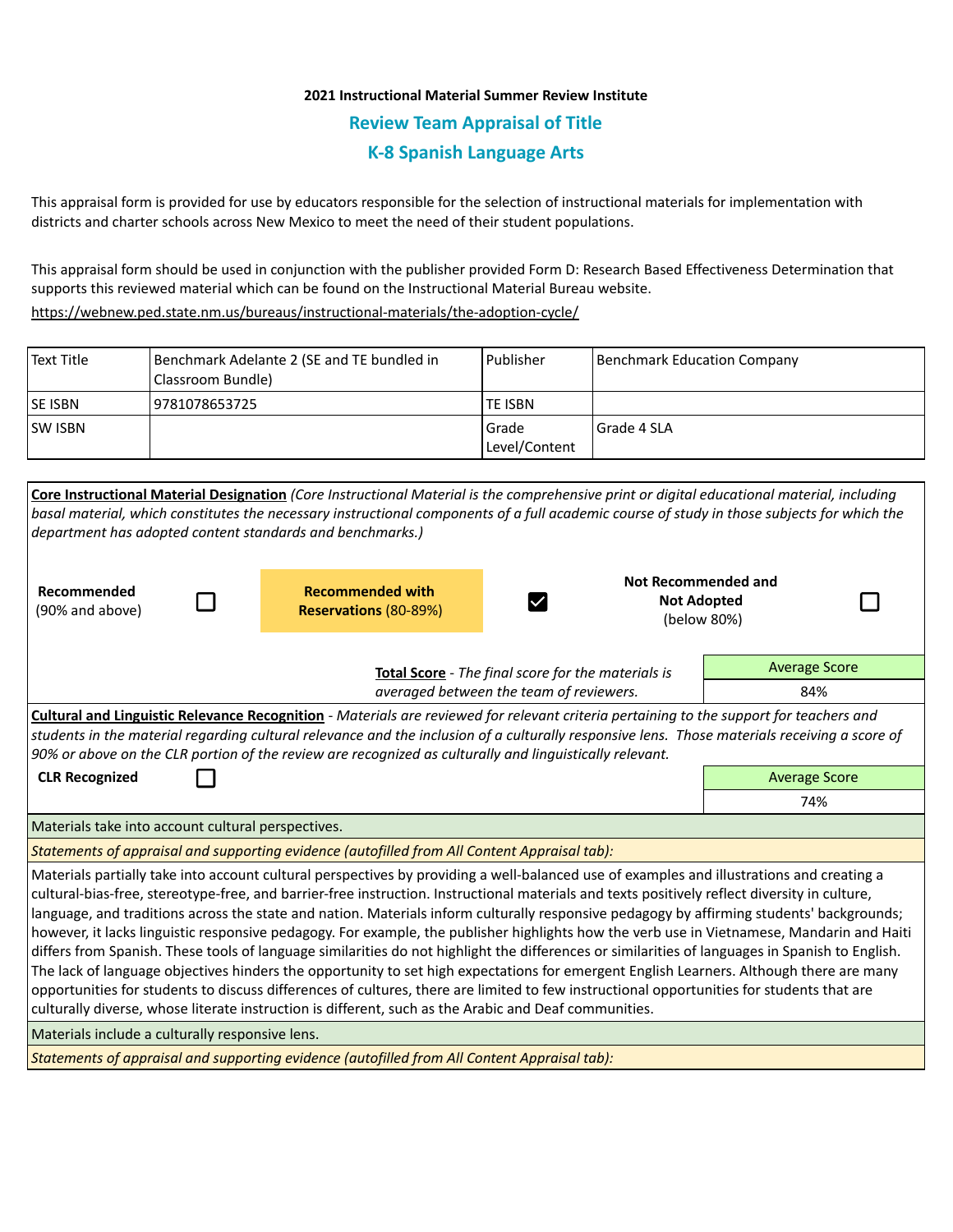The instructional materials engage students in critical reflection about their own lives and societies by engaging them in critical conservations of their culture and other cultures. There are many speaking and listening opportunities where students reflect about their lives/society and others outside of their community. The instructional materials include very limited tools to relate the content area appropriately to the diversity in culture and language. For example, there is a reminder at the bottom of the page on a few lessons throughout the unit for teachers to check in and ask the questions regarding cultural sensibility that relate to the text, but the questions do not refer to language. There are only five identified texts throughout the unit, Yujie Ding:Sombrero, Clara la patita distraida, Gabo el abuelo y el camino, La pinata Tecolote, and Perdidos en el yunque, that are identified as culturally sensitive texts throughout the 10 units. That is very limited as it averages 1 text per every two units.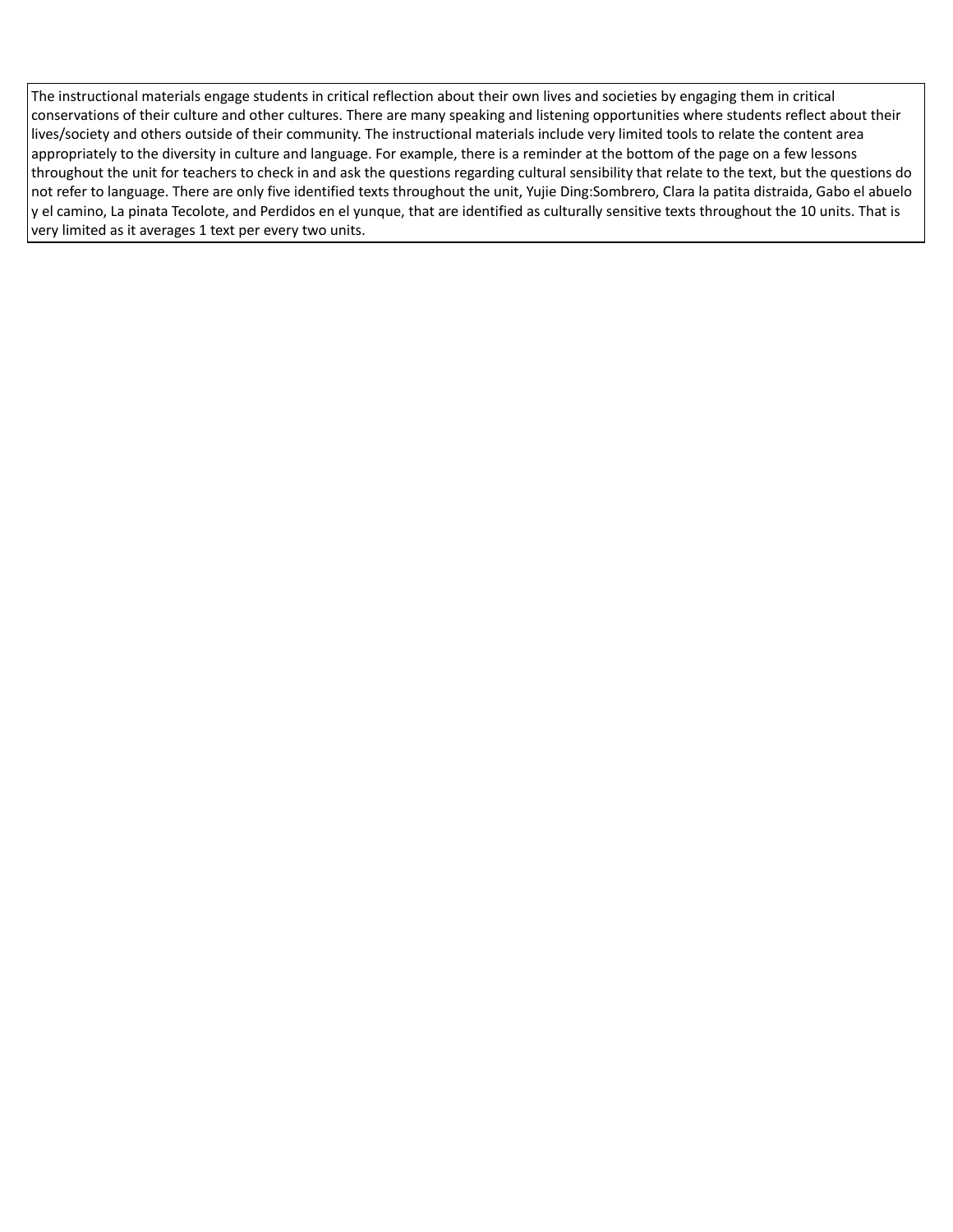**Standards Review** *- Materials are reviewed for alignment with the state adopted content standards, benchmarks and performance standards.*

Average Score

84%

Materials align with grade level SLA standards overall.

*Statements of appraisal and supporting evidence:* 

Materials mostly align with grade level SLA standards overall. The student materials provide a focus on the following topics: Bioscience, Characters are Important, Government and Citizenship, Perspectives in literature, technology and society, Themes Across Cultures, History, Culture and Geography, Earth Science, Economy, and Physical Science. The teacher edition does not address the standards by domain, since lessons are not labeled with corresponding standards. Lesson objectives do not correlate to specific grade level standards. The student edition provides a variety of texts such as Paul Bunyan and Hercules. There is no evidence that the resource provides support for tribal oral stories. Texts are also limited in cultural relevance, limiting the opportunity for students to familiarize themselves with texts and cultures from around the world.

Materials align to reading standards.

*Statements of appraisal and supporting evidence:* 

Materials provide a well-balanced selection of content-rich and well-crafted texts, representing literature and informational text, varied by genre and subject matter. The student editions allow students to independently practice reading skills such as comprehension, compare and contrast, and inference. Students infer about the character in a story using evidence from the text and character descriptions to better understand the character and compare and contrast the theme of the story.

Materials align to writing standards.

*Statements of appraisal and supporting evidence:* 

The materials partially align to writing standards. Students conduct a research project at the conclusion of each unit. Although the writing process is embedded throughout each unit, the components are not taught explicitly. Students write a narrative and edit it; however, a conclusion is not explicitly taught. Students have limited opportunities to write for an extended period of time.

Materials align to speaking and listening standards.

*Statements of appraisal and supporting evidence:* 

Through constructive dialogue with partners and peers, students are involved in various activities that allow them to practice speaking and listening to respond to text and multimedia. Students are reminded to follow dialogue rules and come prepared to these conservations. For example, students paraphrase parts of a text read aloud or information presented in various media and visual in Unit 7. Students also gather reasons and evidence from texts on the effects of volcanic eruptions in Unit 8. Through all these conversations, they are reminded to use the rules of conservation as a speaker and listener. Although there are many opportunities where students can visually present to their classmates, there are limited opportunities for students to use multimedia sources to record themselves or add

recordings to their video presentations.

Materials align to language standards.

*Statements of appraisal and supporting evidence:* 

The language activities align with language standards. Within the intervention lessons, students have the opportunity to discuss accents, homophones, pronouns, and adjectives. There are specific lessons that address those of the language of Spanish such as accents, hiatos, and guiones. Intervention materials also provide all students (ELs, advanced students, and at-risk students) practice skills that are beyond and below their grade level.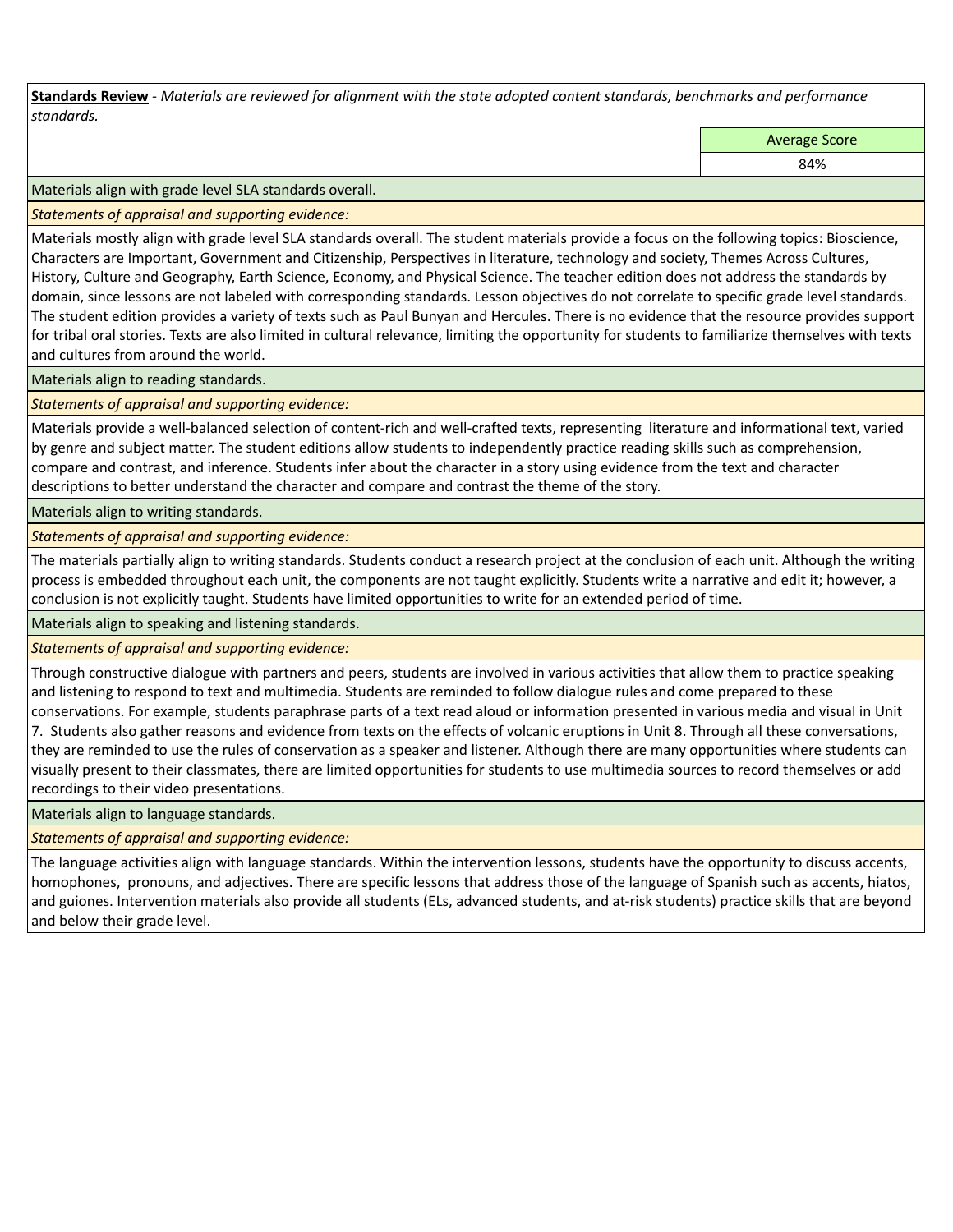**SLA Content Review** *- Materials are reviewed for relevant criteria pertaining to the support for teachers and students in the specific content area reviewed.*

Average Score

92%

Materials provide a selection and range of high-quality texts worthy of students' time and attention, exhibiting exceptional craft and thought and/or providing useful information.

*Statements of appraisal and supporting evidence:* 

Materials mostly provide a selection and range of high-quality texts worthy of students' time and attention. The publisher uses excerpts from classic novels to teach the skills and concepts for the grade level. The texts presented are content-rich and well-crafted, along with them being authentic. There is limited evidence that students engage with the high quality text in its entirety throughout the unit, focusing on the excerpt rather than the entire novel.

Questions in the materials are high-quality text-dependent and text-specific questions. The overwhelming majority of these questions are text-specific and draw student attention to the particulars in the text.

*Statements of appraisal and supporting evidence:* 

Questions in the materials are high-quality text-dependent and text-specific questions. For example, in Unit 8, students read about volcanoes and use text characteristics such as graphics to interpret grade level text. The sequence of every unit is organized in such a manner that two short stories build background knowledge and support the student when they read the longer story, which is complex and can be used for close reading. The margins of the student consumable make it convenient for every learner to use and customize to their own learning, whether for note taking, question writing, or vocabulary unpacking. These margins also provide students the opportunity to answer these types of unit questions that they can use later in discussion and independent practice. The majority of the questions are text-specific and draw student attention to the particular text. Students are prompted to use evidence from the text to support their responses.

Materials provide scaffolding and supports to enable students' learning of Spanish language arts.

*Statements of appraisal and supporting evidence:* 

The intervention units in comprehension, fluency, grammar, and language provide extensive support for students to practice skills that need to be re-practiced. For example, grade level standards are covered in various lexile readers for students to practice at their zone of proximal development. Unit 7 includes leveled readers from DRA 34 to DRA 50. Each leveled reader includes teacher resources to ask questions before, during, and after the reading. In addition, leveled readers provide many questions to support and build background knowledge for students to engage with text. In every unit, you can find Reader's Theater texts that align with the theme of the unit, and there are teacher materials that help support student fluency, autocorrection, and automaticity strategies for students to become fluent readers. There is no evidence of Spanish language regionalism being covered.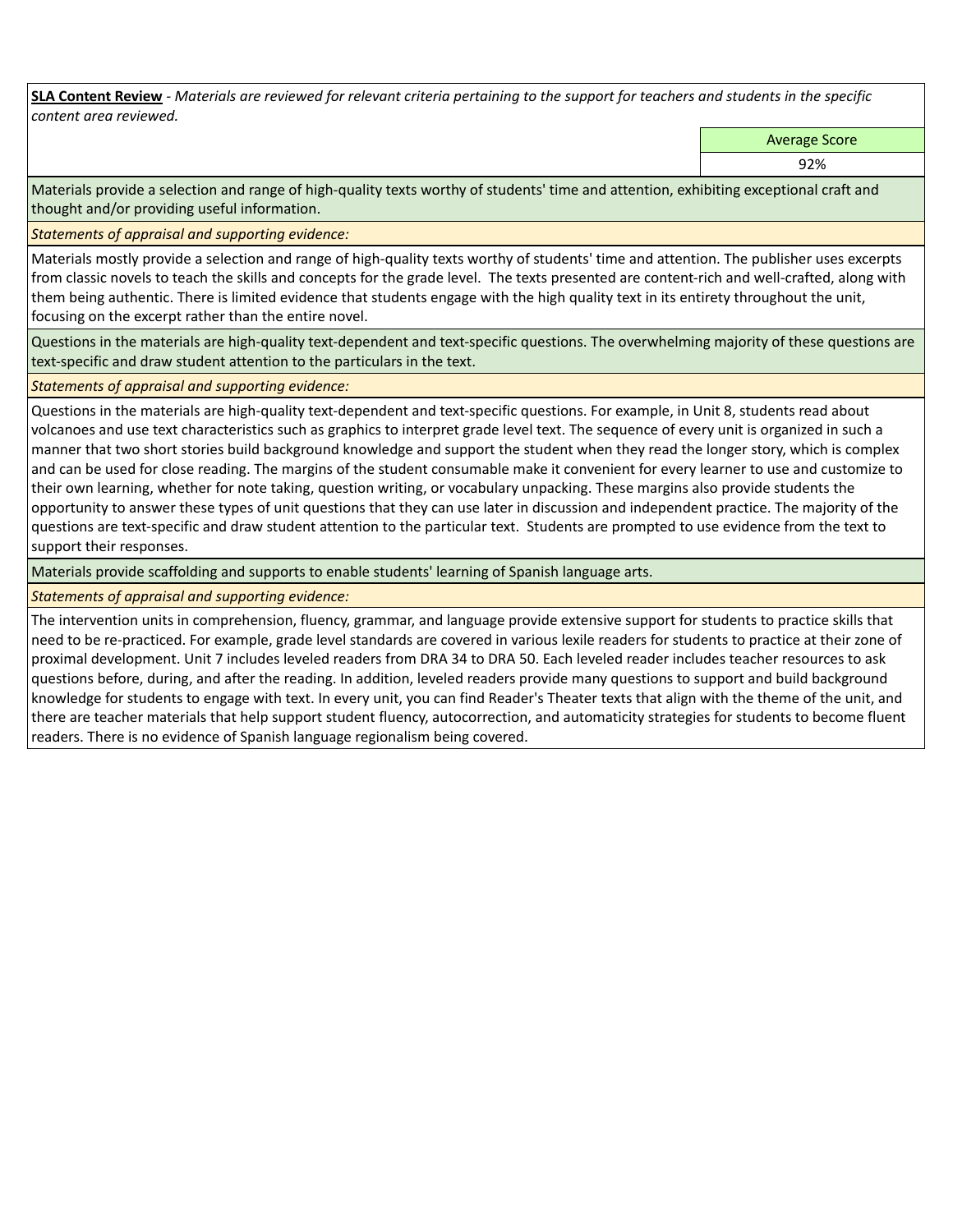**All Content Review** *- Materials are reviewed for relevant criteria pertaining to the support for teachers and students in the material regarding the progression of the standards, lesson structure, pacing, assessment, individual learners and cultural relevance.*

Average Score

79%

Materials are coherent and consistent with the standards that all students should study in order to be college and career ready.

*Statements of appraisal and supporting evidence:*

Material are mostly coherent and consistent with the standards that all students should study in order to be college and career ready. Materials such as leveled texts, close reads, fluency practice, and intervention lessons are embedded throughout the curriculum to ensure that students are exposed to a variety of skills necessary in order to meet grade level standards. The strategies and skills page provides an overview of the strategies and skills taught for the unit. There is limited evidence that demonstrates how students are assessed within the unit for each particular standard. There is no scope and sequence for the units other than the "Correlation to the Standards" document.

Materials are well designed and take into account effective lesson structure and pacing.

*Statements of appraisal and supporting evidence:*

Materials are well designed and take into account effective lesson structure and pacing. There are ten units taught throughout the school year. Each unit is designed to be implemented in a three-week cycle. The lessons are organized in a five day sequence with specific objectives and tasks. Lessons are missing language objectives, which is crucial for all students, specifically English language learners.

Materials support teacher planning, learning, and understanding of the standards.

*Statements of appraisal and supporting evidence:*

Materials support teacher planning, learning, and understanding of the standards. Lessons are structured in a manner that teachers can identify specific stopping points for demonstration, guided practice, share and reflect, and comprehension application. The standards, however, are not tied to each lesson or unit.

Materials offer teachers resources and tools to collect ongoing data about student progress on the standards.

*Statements of appraisal and supporting evidence:*

Materials offer teachers resources and tools to collect ongoing data about student progress on the standards. Since the standards are not linked to assessments, nor is there a scope and sequence of the standards taught, collecting accurate data about specific standards is challenging. Assessments address a variety of question types, such as multiple choice and constructed response. Unit assessments cannot be modified to meet the needs of individual students.

Materials support effective use of technology to enhance student learning.

*Statements of appraisal and supporting evidence:*

Materials support effective use of technology to enhance student learning. Ebooks provide an opportunity for students to engage with tools such as notes, highlighters, and bookmarks. Students have a digital platform where they can access online resources, including small group texts and access to take assessments online.

Materials can be easily customized for individual learners.

*Statements of appraisal and supporting evidence:* 

Intervention strategies are available for concepts such as print, phonological/phonemic awareness, language, comprehension, and fluency to customize for individual learners. However, the whole group lessons are limited to customize them for individual learners in regards to differentiation at below grade level and acceleration within the whole group unit. Not all whole group lessons include scaffolding opportunities for students to work within their zone of proximal development. The teacher needs to find those differentiation units to meet the needs of diverse learners outside the teacher's resource book.

Materials give all students extensive opportunities and support to explore key concepts.

*Statements of appraisal and supporting evidence:*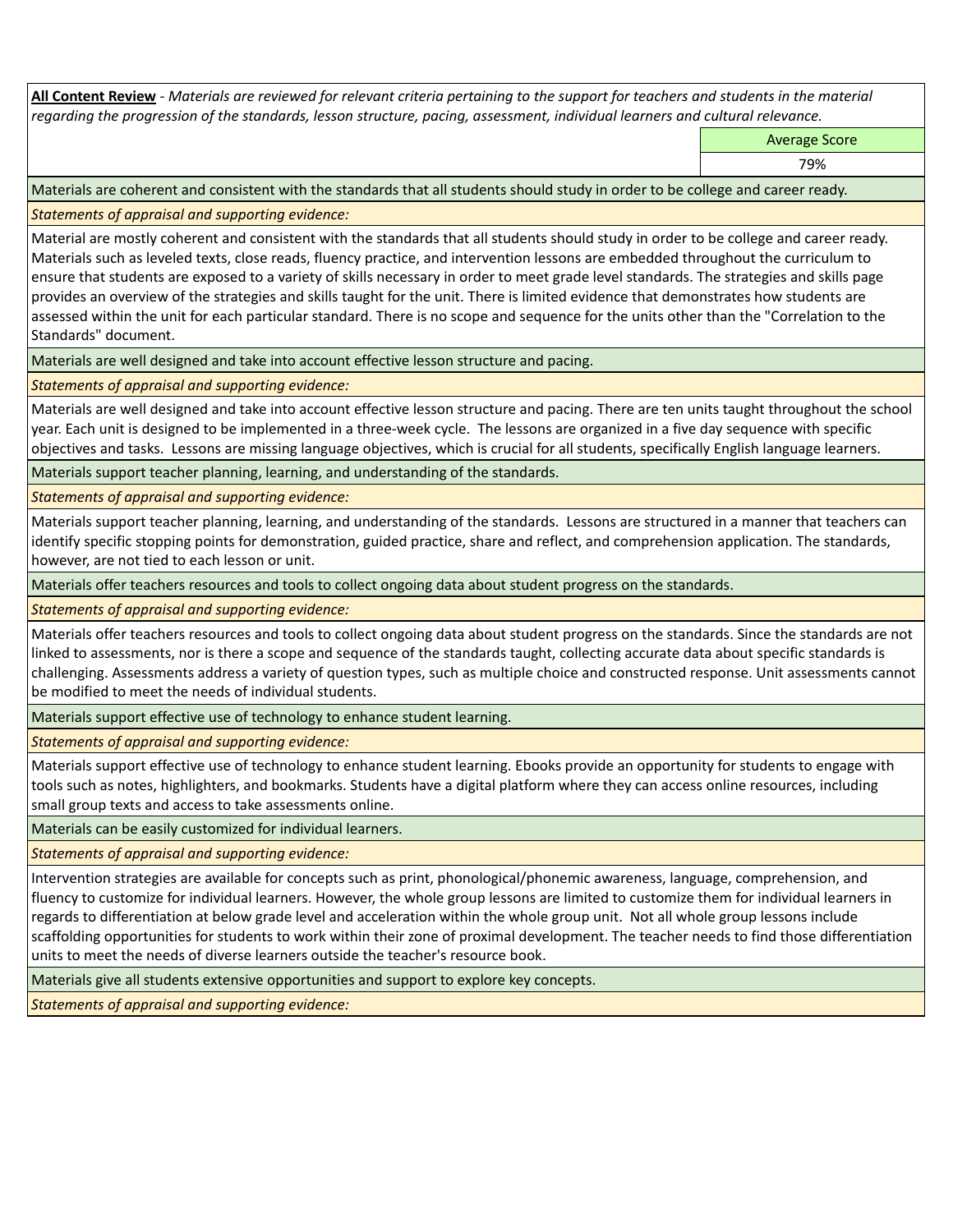Materials provide support to diverse learners that will support their regular and active participation in learning content. All materials are in Spanish, making it accessible for guardians to support their child/children in their education. There are many opportunities for students to become involved in research projects and investigations where they can activate their creative thinking skills. The additional resources in "Access and Equity" in every unit do not provide extensive opportunities to support and explore key concepts for all students as it only advises teachers to look into students' IEP and create a collaboration with the students' special education team. Best practices and instructional strategies are very limited for the student populations representing ELs, student with special needs, and culturally diverse students.

Materials take into account cultural perspectives.

## *Statements of appraisal and supporting evidence:*

Materials partially take into account cultural perspectives by providing a well-balanced use of examples and illustrations and creating a cultural-bias-free, stereotype-free, and barrier-free instruction. Instructional materials and texts positively reflect diversity in culture, language, and traditions across the state and nation. Materials inform culturally responsive pedagogy by affirming students' backgrounds; however, it lacks linguistic responsive pedagogy. For example, the publisher highlights how the verb use in Vietnamese, Mandarin and Haiti differs from Spanish. These tools of language similarities do not highlight the differences or similarities of languages in Spanish to English. The lack of language objectives hinders the opportunity to set high expectations for emergent English Learners. Although there are many opportunities for students to discuss differences of cultures, there are limited to few instructional opportunities for students that are culturally diverse, whose literate instruction is different, such as the Arabic and Deaf communities.

Materials include a culturally responsive lens.

*Statements of appraisal and supporting evidence:*

The instructional materials engage students in critical reflection about their own lives and societies by engaging them in critical conservations of their culture and other cultures. There are many speaking and listening opportunities where students reflect about their lives/society and others outside of their community. The instructional materials include very limited tools to relate the content area appropriately to the diversity in culture and language. For example, there is a reminder at the bottom of the page on a few lessons throughout the unit for teachers to check in and ask the questions regarding cultural sensibility that relate to the text, but the questions do not refer to language. There are only five identified texts throughout the unit, Yujie Ding:Sombrero, Clara la patita distraida, Gabo el abuelo y el camino, La pinata Tecolote, and Perdidos en el yunque, that are identified as culturally sensitive texts throughout the 10 units. That is very limited as it averages 1 text per every two units.